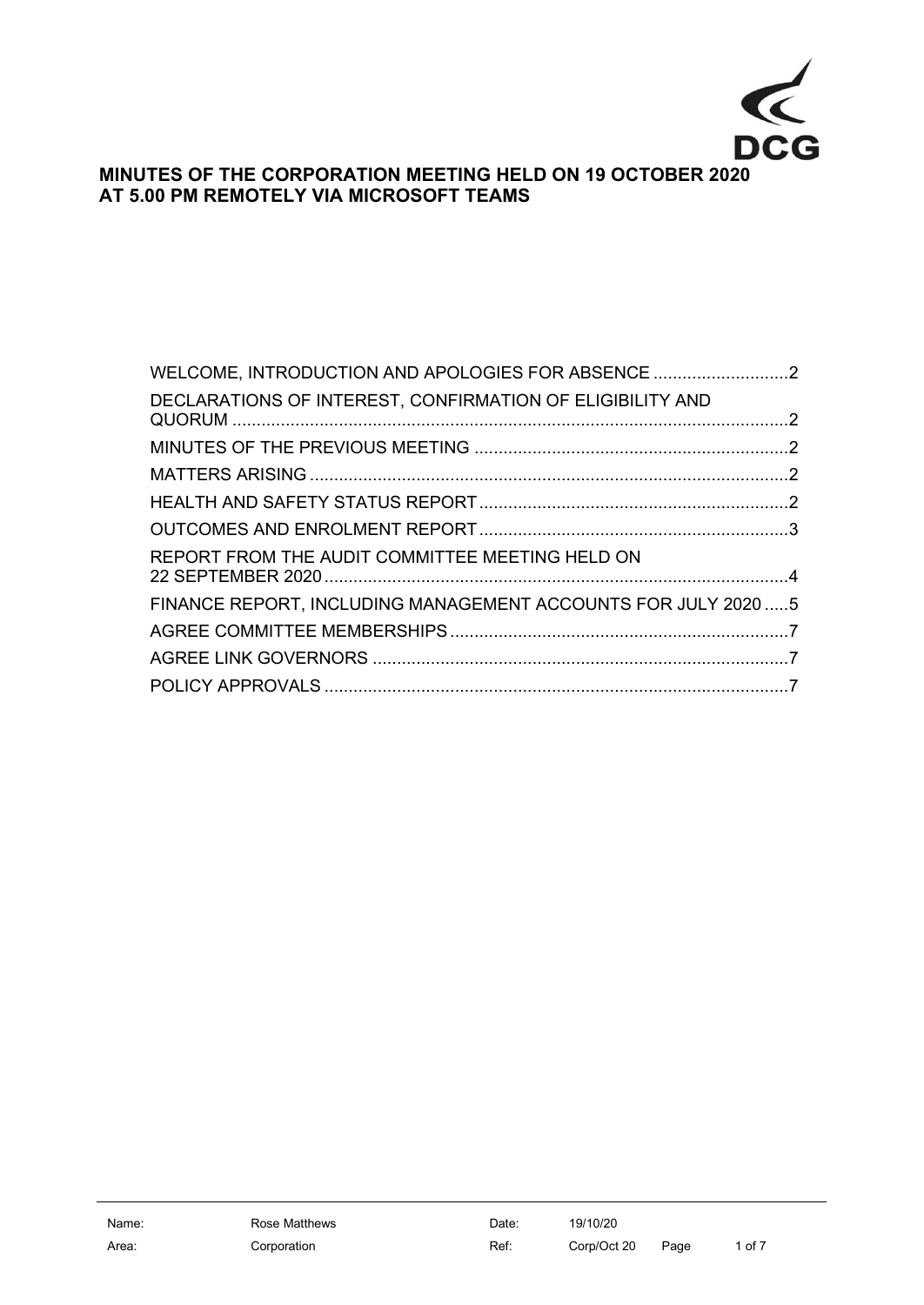

#### **MINUTES OF THE CORPORATION MEETING HELD ON MONDAY 19 OCTOBER 2020 AT 5.00 PM REMOTELY VIA MICROSOFT TEAMS**

Present: Phil Dover (Chair), Alan Brady, Sue Bradley, John Clay, Hazel Clint, Andrew Cochrane, Stuart Ellis, Mike Kapur, Martyn Marples, Jane McNeil, Graham Schuhmacher, Kevin Slack, Mandie Stravino

In attendance: Robert Bamford, Richard Eaton, April Hayhurst, Kate Martin, Heather Simcox Rose Matthews (Clerk)

*Having read the papers, Members submitted questions in advance of the meeting to the Executive, which are available separately.*

<span id="page-1-4"></span><span id="page-1-3"></span><span id="page-1-2"></span><span id="page-1-1"></span><span id="page-1-0"></span>

| <b>PART ONE - GENERAL MINUTES</b> | <b>Action</b>                                                                                                                                                                                        | <b>Date</b> |  |
|-----------------------------------|------------------------------------------------------------------------------------------------------------------------------------------------------------------------------------------------------|-------------|--|
| 01/20-21                          | <b>WELCOME, INTRODUCTION AND APOLOGIES FOR ABSENCE</b>                                                                                                                                               |             |  |
|                                   | The Chair welcomed Jane McNeil, Interim Pro Vice Chancellor of<br>Nottingham Trent University.                                                                                                       |             |  |
|                                   | Apologies for absence were received from Angela Cruz.                                                                                                                                                |             |  |
|                                   | The Chair congratulated the Chief Executive on receiving an OBE in the<br>Queen's Birthday Honours List.                                                                                             |             |  |
| 02/20-21                          | DECLARATIONS OF INTEREST, CONFIRMATION OF<br><b>ELIGIBILITY AND QUORUM</b>                                                                                                                           |             |  |
|                                   | All members were eligible and the meeting was quorate.                                                                                                                                               |             |  |
|                                   | Stuart Ellis was an employee of Rolls-Royce plc.                                                                                                                                                     |             |  |
|                                   | Jane McNeil worked for Nottingham Trent University.                                                                                                                                                  |             |  |
| 03/20-21                          | <b>MINUTES OF THE PREVIOUS MEETING</b>                                                                                                                                                               |             |  |
|                                   | APPROVED: The minutes of the meeting held on 6 July 2020 were<br>formally approved and signed as a true and accurate record.                                                                         |             |  |
| 04/20-21                          | <b>MATTERS ARISING</b>                                                                                                                                                                               |             |  |
|                                   | There were no matters arising.                                                                                                                                                                       |             |  |
| 05/20-21                          | <b>HEALTH AND SAFETY STATUS REPORT</b>                                                                                                                                                               |             |  |
|                                   | The Head of Health and Safety presented the Health and Safety Status<br>Report, summarising achievement towards KPIs, compliance, reporting<br>and effectiveness across the Group in headline areas. |             |  |
|                                   | Some adaptations had been made in light of Covid-19, to avoid mass<br>gatherings, with fire evacuation training replacing the need for whole site<br>fire drills.                                    |             |  |
|                                   |                                                                                                                                                                                                      |             |  |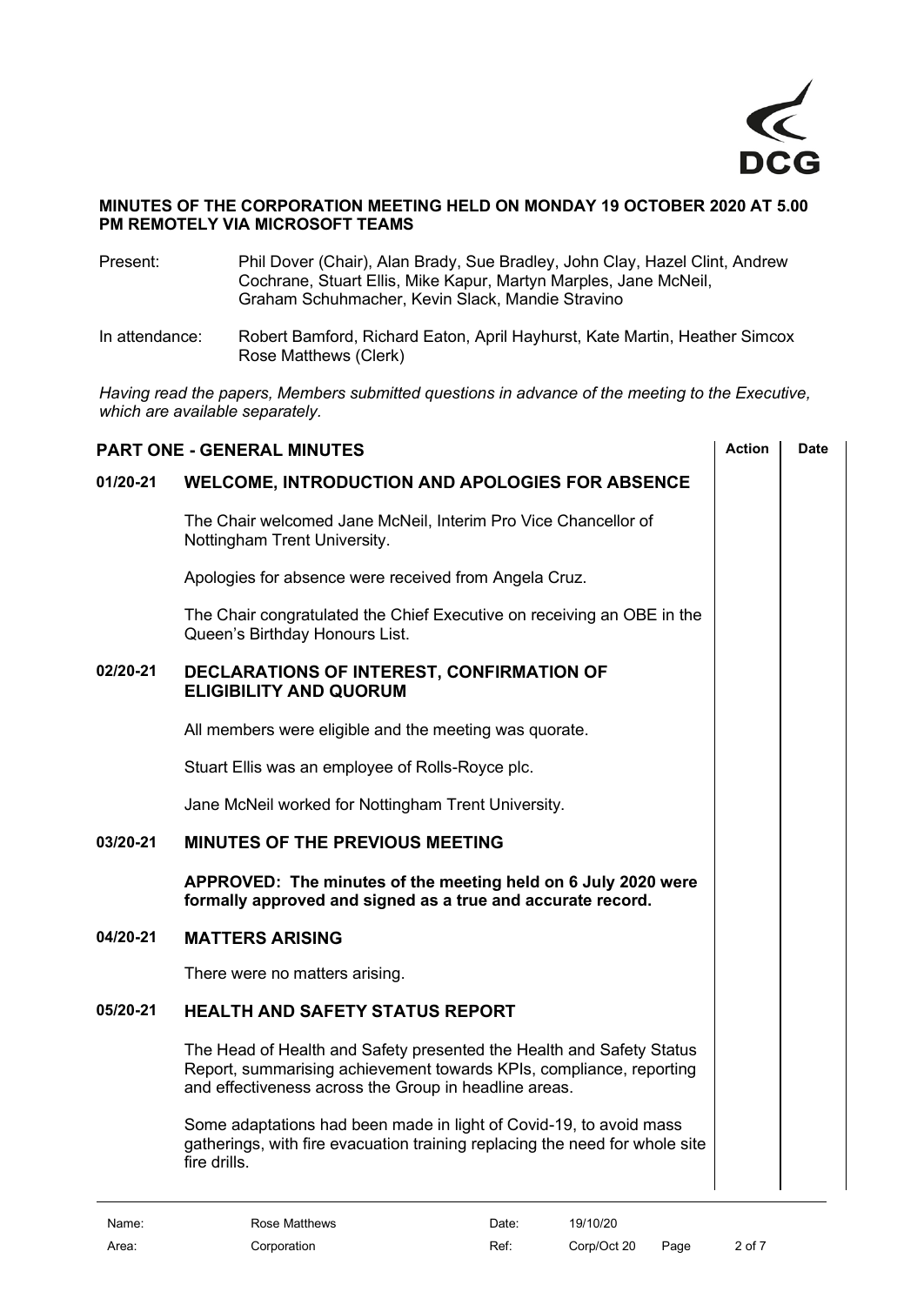Several health and safety inspections had taken place during the academic year and there were no health and safety concerns to escalate. Regular site tours have continued to monitor Covid-19 compliance.

Members were also appraised of the Covid-19 reports, and the team had been working with the DFE and Public Health England in terms of compliance with policies and procedures.

Jane McNeil questioned what was being done in relation to staff and student mental health and wellbeing.

The Head of Health and Safety explained there had been a meeting this week to look at mental health and wellbeing and close liaison has been maintained with employers and students that have tested positive.

The Deputy Chief Executive explained the Head of Health and Safety now holds regular meetings with the Director of Public Health at Derby City Council, which also includes the Police. They are satisfied that the correct steps have been taken and they have asked the Group to continue to feed into the Council in terms of contact tracing.

The Vice Principal also added that a pulse survey had been circulated across the Group to all staff and offered an opportunity to raise and discuss any concerns and enable continued support for the Group's staff. The Director of HR provided regular updates for staff and the Students' Union continued to engage with students.

## **06/20-21 OUTCOMES AND ENROLMENT REPORT**

<span id="page-2-0"></span>The Deputy Chief Executive shared the 2019-20 End of Year Outcomes and September 2020 Enrolments.

#### **Outcomes**

The DFE would not be holding schools and colleges to account for assessment data, nor publishing 2020 summer performance data. They further advise the 2020 exams data should not be used as part of the teacher performance management process. For target setting it was proposed to revert to the 2019 results in line with what the DFE's suggestion. That had already been touched upon in a meeting with the Chair recently.

Centre assessed outcomes for English and Maths were shared. The Government algorithm did increase the grades which were awarded and presented in the report.

However, functional skills results showed a significant reduction on the previous year and would adversely impact the progress measure, the reasons for which were outlined in the report.

Stuart Ellis questioned if students had been disadvantaged by not sitting the exam. It was explained that no students had been disadvantaged and that those students who teachers believed would have passed had been progressed to the next level of study.

John Clay pointed out, having been involved in the process, taking an exam-based qualification to a portfolio based qualification was a significant change and asked how the drop compared with other providers. The Vice Principal agreed to find out.

KM Dec

20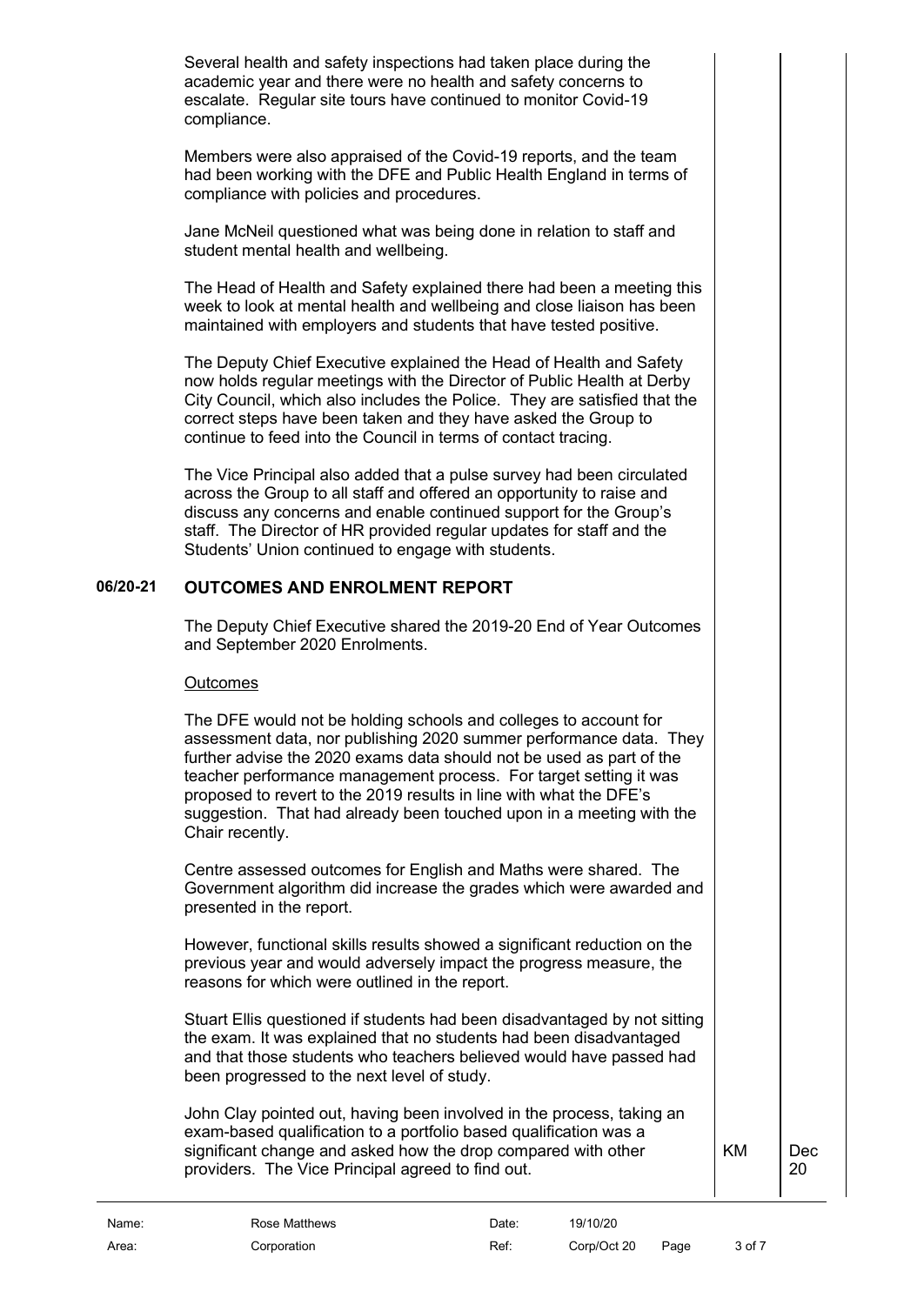Much work had gone into A Levels and students didn't lose out. However, for GCSE there had been an increase in the number of students wishing to take November resits than the previous year.

The Vice Principal said there was no published data, but the Group was able to benchmark against the AoC who were indicating DCG had performed quite well by comparison.

The Deputy Principal said apprenticeships would be 4 points above benchmark.

#### Enrolment

Although a slight decline on 2019-20, a large number of 14-16 year olds (on day release from school) would be attending the College. Furthermore, there has been a growth in home schooled students for this academic year.

Although subject to withdrawals and additional enrolments throughout the year, the move to online enrolment had generated an increase to date.

Higher Education enrolment was ongoing and current exceeding the initial target.

A discussion ensued with regard to student destinations.

The JWC Local Board had continued to meet. The new Head of A Levels presented the refined improvement plan. Alan Brady had confirmed he had met with the new Head of the JWC before the summer and was reassured of his appointment. He shared his desire to build on existing plans and concentrate on improvements to TLA and attendance. The next meeting would allow the local Board members to meet with students remotely.

The Chair acknowledged it had been a very disruptive year and with the national data not available, it is for the Board to have confidence that the improvement process is ongoing without point scores.

Andrew Cochrane congratulated the Executive on getting through the summer, but asked if they were clear what the expectations were for next year and if it presented any challenges.

The Vice Principal said the exams were continuing and the team were awaiting the details from the awarding bodies to prepare students. The academic calendar was being revisited and a lot of work was taking place with the universities to allay fears and secure the UCAS process.

#### **07/20-21 REPORT FROM THE AUDIT COMMITTEE MEETING HELD ON 22 SEPTEMBER 2020**

<span id="page-3-0"></span>The Chair of the Audit Committee presented an overview of the business covered at the meeting held on 22 September 2020.

Three internal audit reports were received for Payroll and Purchase Ledger and Risk Management, both of which provided substantial assurance. The Follow-up report also gave a substantial audit opinion.

The Annual Internal Audit report was presented for 2019-20, based on the work undertaken during the year and gave reasonable assurance that controls were operating adequately and effectively.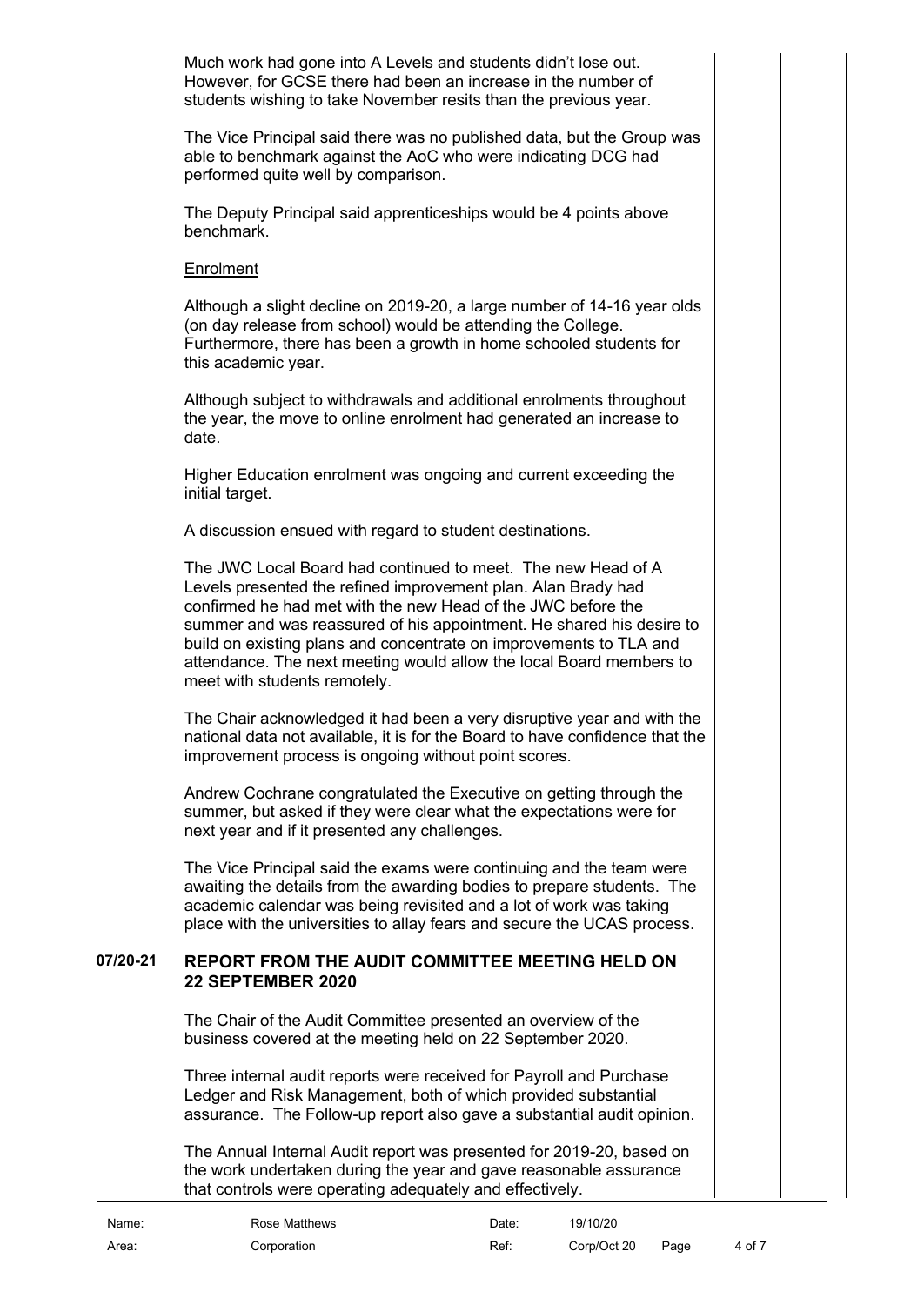The Internal Audit Plan for 2020-21 and Strategy for 2021 was discussed and recommended for Corporation for approval.

#### **APPROVED: The Corporation approved the Internal Audit Plan for 2020-21 and Strategy for 2021.**

ICCA presented the External Assurance Review of Sub-contracting Controls Report, which identified two recommendations and summarised compliance. The External Assurance Certificate had been issued and sent to the ESFA.

External Auditors, BDO, provided a verbal progress report towards the External Audit and Financial Statements and advised there were no issues to date.

The draft Audit Committee Annual Report had been shared, which highlighted the Group's governance, risk management and control arrangements were effective. A minor revision was being made ahead of presentation to December's Corporation.

No areas of concern were raised in the Audit Committee Self-Assessment review.

Internal and External Audit recommendations were received, and the Strategic Risk Report reviewed and discussed, with the exception of Covid-19 there were no significant areas of concern.

The Committee had undertaken an annual review of its Terms of Reference and recommended to the Corporation for approval.

#### **APPROVED: The Corporation approved the Audit Committee Terms of Reference.**

Prior to the meeting the Committee had undertaken annual training, which included the ESFA's Post-16 Audit Code of Practice, Fraud and Irregularity and the CUC's Higher Education Audit Committees' Code of Practice.

In light of the training, the Committee agreed to an overview of reporting mechanism for higher education at the next meeting and a summary of the HE Risk Register moving forward.

#### **08/20-21 FINANCE REPORT, INCLUDING MANAGEMENT ACCOUNTS FOR JULY 2020**

<span id="page-4-0"></span>The CFO presented the Period 12 (year end) Management Accounts, which were the same statutory accounts submitted to the External Auditors.

It was noted a remote audit had its challenges, with the audit now reaching week three. At the time of the meeting there were no material adjustments. The External Auditors would be carrying out additional work on going concern.

As the Group were in the main grant funded, they were limited with regard to the furlough scheme. Additional costs had also been incurred to ensure the site was Covid-19 secure. During lockdown, Broomfield was open and all sites from June 2020. These costs had been submitted to the government, and at this point the Group were not aware if these would be funded or not.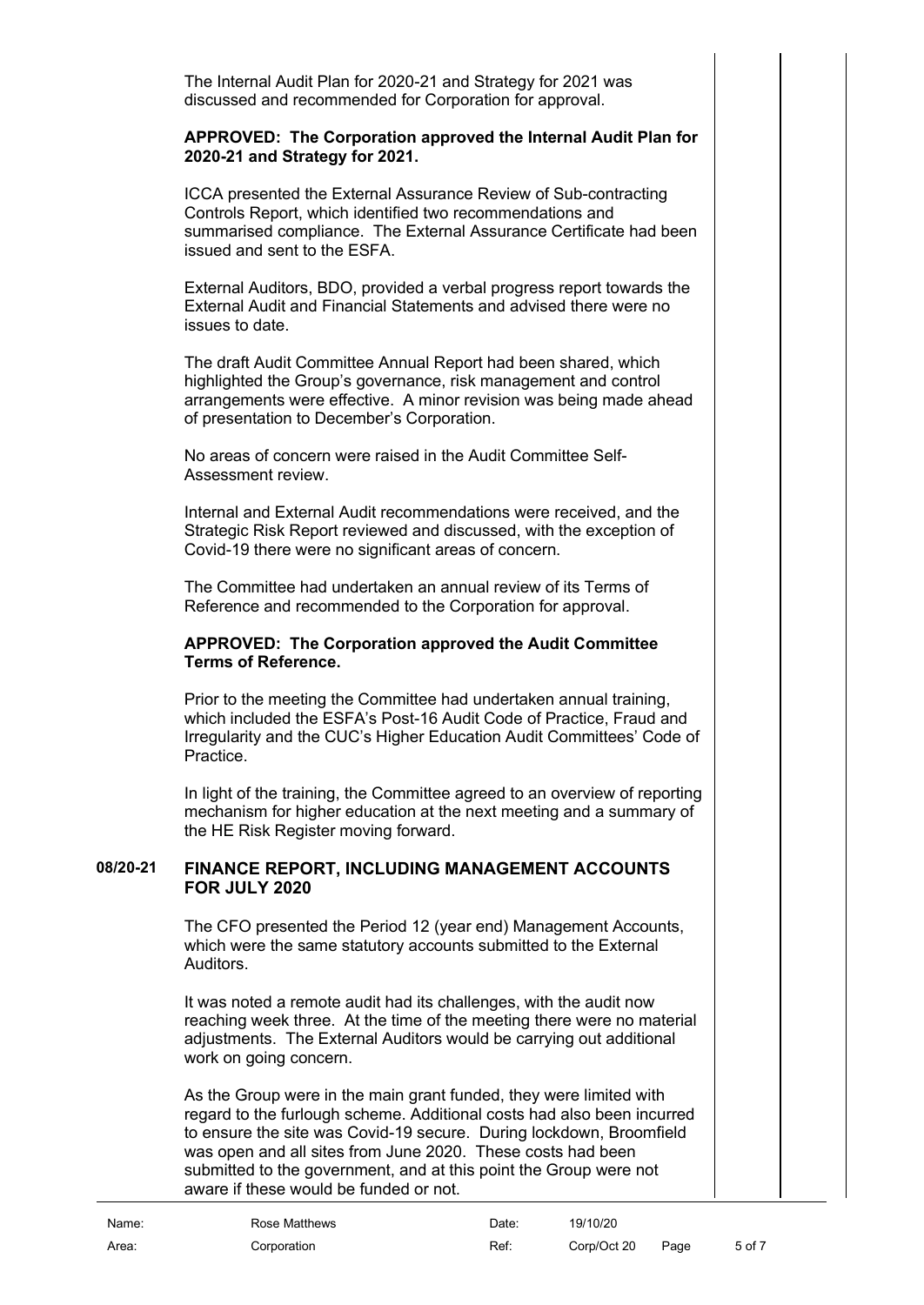Early enrolment indications looked to place the Group slightly above last year, however, the CFO was looking at this prudently.

Pay costs were in line with budget, but additional costs were being incurred due to Covid-19. Class sizes were smaller in line with government guidance and less efficient. There were additional requirements to monitor sanitizer pumps. Historically staff would have been delivering across the site, but due to bubbling this has not been possible. This may affect the EBITDA and could bring the Group to the borderline of the good rating. A cashflow forecast has to be submitted in November to the ESFA.

Further to the report presented in July 2020, the Rolls-Royce contract was successful, with the Group picking up the training of apprenticeships and 66 new starts from January that was not included in the July 2020 budget.

The CFO discussed the catchup funding which had been activated on a grant basis, but subject to clawback.

The projected cashflow was presented, which is currently above the projected plan. Around £200K was received in September in capital, which has to be spent in March 2021. A return was submitted to the ESFA of the Group's initial plans, with a requirement to match fund by up to 25%. The Group was looking to match to 20%. The challenge would be to ensure everything was completed and invoiced during the winter months prior to 31 March 2021.

The T Level Capital bid has been submitted with the outcome awaited.

The Chair questioned the additional enrolments above those planned in the budget, making reference to the lagged funding. He asked if the Group were confident in meeting the extra costs. The CFO advised some of those numbers could reduce. He said he would like to think if more students were attending colleges in the new year the Government would support.

Alan Brady asked how many students had enrolled on the T Level courses and how were they going. He also asked if Covid-19 had reduced the offer. The Vice Principal explained 42 students had undertaken the T Level route, the biggest being childcare. Students on the childcare course at Broomfield were quite high achievers, due to the high entry requirement and had good induction with students going into placement with employers in two weeks' time.

It was noted Level 2 students with one GCSE were being prepared for T Levels next year, with sizable groups of around 18 going forward as part of the growth.

#### **APPROVED: The Corporation approved the outline T Level capital programme.**

Members discussed the proposal to award the contract for catering services provision to Caterlink UK following a successful tender exercise. Members questioned what changes were being made to the food offer and were pleased to note more healthier options had been proposed.

#### **APPROVED: The Corporation approved to award the contract for catering services provision to Caterlink UK.**

| Name: | Rose Matthews | Date: | 19/10/20         |        |
|-------|---------------|-------|------------------|--------|
| Area: | Corporation   | Ref:  | Corp/Oct 20 Page | 6 of 7 |